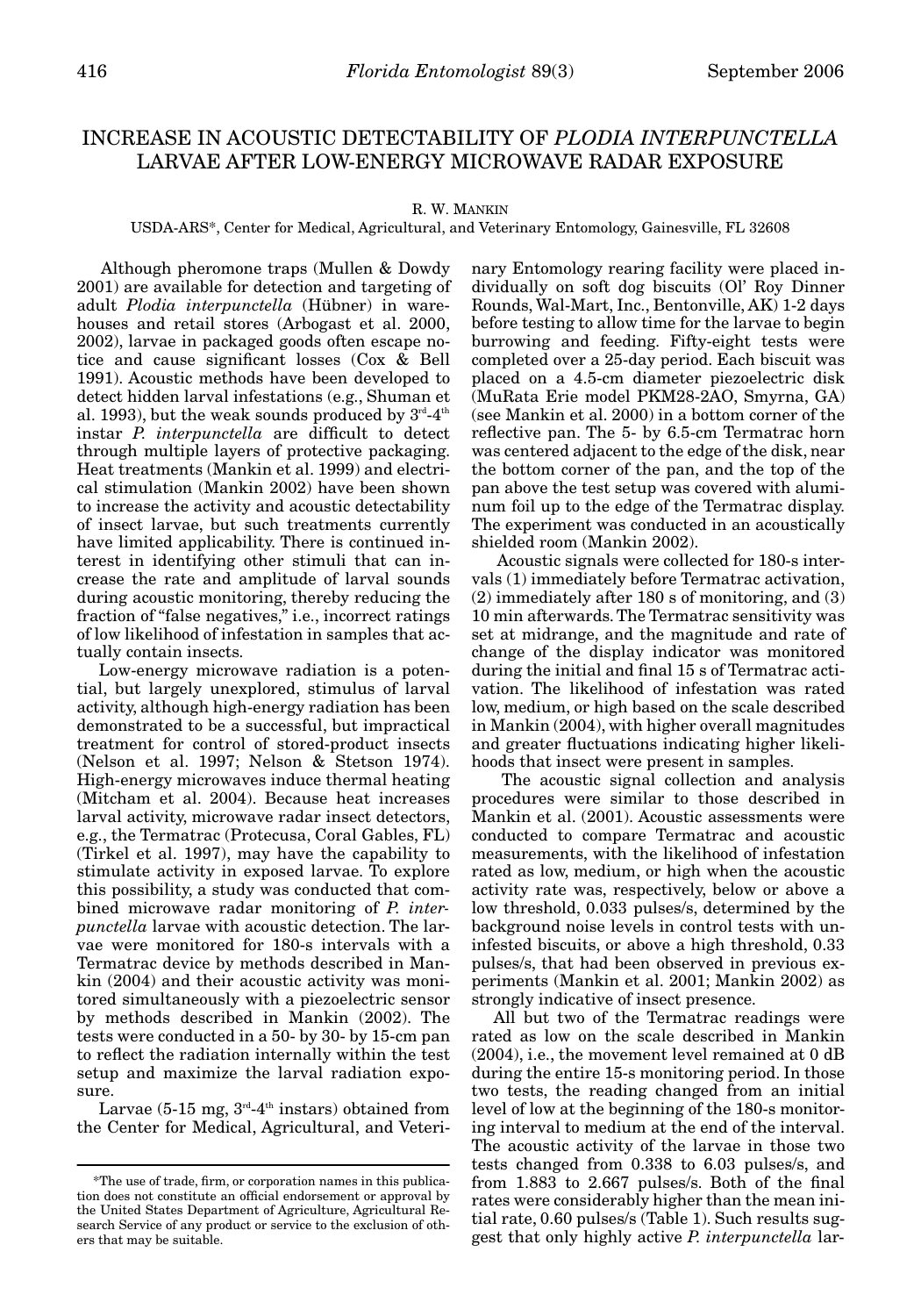| Measurement period | Mean activity rate (pulses/s) $\pm$ standard error for |                                                        |
|--------------------|--------------------------------------------------------|--------------------------------------------------------|
|                    | All larvae $(n = 58)$                                  | Larvae w/ low initial activity <sup>1</sup> $(n = 40)$ |
| Before monitoring  | $0.600 \pm 0.184$                                      | $0.115 \pm 0.014$                                      |
| Immediately after  | $0.968 \pm 0.205$                                      | $0.576 \pm 0.204$ *                                    |
| 10 min after       | $0.834 \pm 0.217$                                      | $0.608 \pm 0.208$ *                                    |

TABLE 1. COMPARISON OF MEAN ACTIVITY RATES OF *P. INTERPUNCTELLA* LARVAE BEFORE, IMMEDIATELY AFTER, AND 10 MIN AFTER TERMATRAC MONITORING.

Mean activity rates marked by asterisks are significantly different from the before-monitoring control in a paired, 2-tail *t* test  $(α = 0.05)$ .

1 Biscuits in which the larval activity rate before treatment was below the high-infestation-likelihood threshold of 0.33 pulses/s (Mankin et al. 2001).

vae can be detected individually by the Termatrac system. Mankin (2004) found similarly that adult beetles in a box of flour or corn-meal mix could be detected reliably in numbers as small as 5-10, but not as reliably with smaller numbers per box.

A question of particular interest was whether a stimulatory treatment could increase the activity levels of a quiet larval sample sufficiently to change its infestation likelihood rating from low or medium to high, which would have the effect of changing a "false negative" assessment of infestation likelihood to a "true positive". Forty of the 58 samples had below-threshold initial activity, and these initially quiet samples were considered in a separate paired, 2-tail *t*-test in Table 1. Different results were obtained for the entire 58-sample experiment than for the initially quiet subset. Overall, rates increased after Termatrac monitoring, but the differences were not significant. However, significant differences were observed when analysis was restricted to the initially quiet subset. Twenty-two of these larvae increased their activity during Termatrac operation sufficiently enough to acoustically rate the sample as infested, and 24 larvae had elevated activity 10 min after the Termatrac monitoring period.

The microwave radiation effects reported here are not as pronounced as the effects of electrical stimulation demonstrated in Mankin (2002), and a considerable increase in the power output of the microwave horn or a longer exposure period would be necessary to achieve a practical increase in the acoustic detectability of *P. interpunctella* larvae or other insects hidden in protective packaging. Nevertheless, these initial results suggest that additional applications of low-power microwave radiation to insect detection and control may be feasible above and beyond the already demonstrated usage of highpower radiation.

Daniel Ortner, a summer intern in the 2004 University of Florida Student Science Training Program, conducted the tests in this study with supervision by the author and Everett Foreman.

### **SUMMARY**

*P. interpunctella* larvae are difficult to detect by currently available nondestructive techniques. In this report, a Termatrac device was evaluated for utility in larval detection, and low-power microwave radiation was evaluated as a means of increasing larval activity and acoustic detectability. High levels of radiation are known to produce lethal thermal heating. The low-power radiation in this study produced a small, but statistically significant increase in the rate of sounds by larvae that initially were inactive. The results suggest that higher power radar or a longer duration of exposure might have potential as a treatment to increase the acoustic detectability of hidden infestations of *P. interpunctella* larvae and other stored product pests.

### REFERENCES CITED

- ARBOGAST, R. T., P. E. KENDRA, R. W. MANKIN, AND J. E. MCGOVERN. 2000. Monitoring insect pests in retail stores by trapping and spatial analysis. J. Econ. Entomol. 93: 1531-1542.
- ARBOGAST, R. T., P. E. KENDRA, R. W. MANKIN, AND R. C. MCDONALD. 2002. Insect infestation of a botanicals warehouse in north-central Florida. J. Stored Prod. Res. 38: 349-363.
- COX, P. D., AND C. H. BELL. 1991. Biology and ecology of moth pests of stored foods, pp. 181-193 *In* J. R. Gorham [ed.], Ecology and Management of Food Industry Pests, Association of Official Analytical Chemists, Arlington, VA.
- MANKIN, R. W. 2002. Increase in acoustic detectability of *Plodia interpunctella* (Lepidoptera: Pyralidae) larvae in stored products after electrical stimulation. Florida Entomol. 85: 524-526.
- MANKIN, R. W. 2004. Microwave radar detection of stored-product insects. J. Econ. Entomol. 97: 1168- 1173.
- MANKIN, R. W., J. BRANDHORST-HUBBARD, K. L. FLANDERS, M. ZHANG, R. L. CROCKER, S. L. LAPOINTE, C. MCCOY, J. R. FISHER, AND D. K. WEAVER. 2000. Eavesdropping on insects hidden in soil and interior structures of plants. J. Econ. Entomol. 93: 1173-1182.